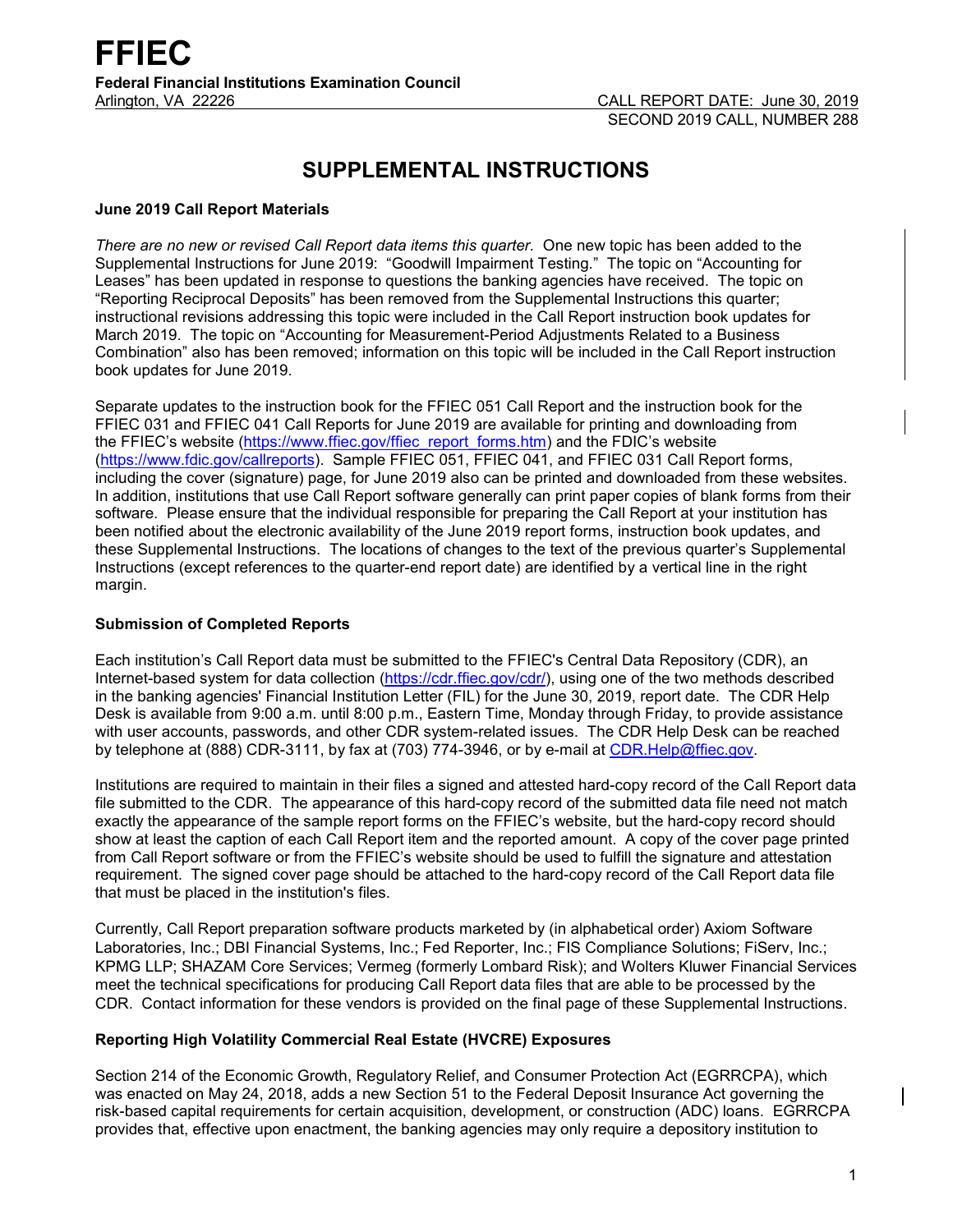assign a heightened risk weight to an HVCRE exposure if such exposure is an "HVCRE ADC Loan," as defined in this new law. Accordingly, an institution is permitted to risk weight at 150 percent only those commercial real estate exposures it believes meet the statutory definition of an "HVCRE ADC Loan." When reporting HVCRE exposures in the Call Report regulatory capital schedule (Schedule RC-R) as of June 30, 2018, and subsequent report dates, institutions may use available information to reasonably estimate and report only "HVCRE ADC Loans" held for sale and held for investment in Schedule RC-R, Part II, items 4.b and 5.b, respectively. Any "HVCRE ADC Loans" held for trading would be reported in Schedule RC-R, Part II, item 7. The portion of any "HVCRE ADC Loan" that is secured by collateral or has a guarantee that qualifies for a risk weight lower than 150 percent may continue to be assigned a lower risk weight when completing Schedule RC-R, Part II. Institutions may refine their estimates of "HVCRE ADC Loans" in good faith as they obtain additional information, but they will not be required to amend Call Reports previously filed for report dates on or after June 30, 2018, as these estimates are adjusted.

Alternatively, institutions may continue to report and risk weight HVCRE exposures in a manner consistent with the current Call Report instructions for Schedule RC-R, Part II, until the agencies take further action. For more detail, see the agencies' [proposal to amend their regulatory capital rules](https://www.govinfo.gov/content/pkg/FR-2018-09-28/pdf/2018-20875.pdf) to revise the definition of an HVCRE exposure to conform to the statutory definition of an "HVCRE ADC loan," which was published on September 28, 2018.

Section 214 of EGRRCPA, which includes the definition of "HVCRE ADC Loan," is provided in the Appendix to these Supplemental Instructions for your reference.

## **Goodwill Impairment Testing**

In January 2017, the FASB issued Accounting Standards Update (ASU) No. 2017-04, "Simplifying the Test for Goodwill Impairment," to address concerns over the cost and complexity of the two-step goodwill impairment test in Accounting Standards Codification (ASC) Subtopic 350-20, Intangibles–Goodwill and Other – Goodwill, that applies to an entity that has not elected the private company alternative for goodwill (which is discussed in the Glossary entry for "Goodwill" in the Call Report instructions). Thus, the ASU simplifies the subsequent measurement of goodwill by eliminating the second step from the test, which involves the computation of the implied fair value of a reporting unit's goodwill. Instead, under the ASU, when an entity tests goodwill for impairment, which must take place at least annually, the entity should compare the fair value of a reporting unit with its carrying amount. In general, the entity should recognize an impairment charge for the amount, if any, by which the reporting unit's carrying amount exceeds its fair value. However, the loss recognized should not exceed the total amount of goodwill allocated to that reporting unit. This one-step approach to assessing goodwill impairment applies to all reporting units, including those with a zero or negative carrying amount. An entity retains the option to perform the qualitative assessment for a reporting unit described in ASC Subtopic 350-20 to determine whether it is necessary to perform the quantitative goodwill impairment test.

For an institution that is a public business entity and is also a U.S. Securities and Exchange Commission (SEC) filer, as both terms are defined in U.S. generally accepted accounting principles (GAAP), the ASU is effective for goodwill impairment tests in fiscal years beginning after December 15, 2019. For a public business entity that is not an SEC filer, the ASU is effective for goodwill impairment tests in fiscal years beginning after December 15, 2020. For all other institutions, the ASU is effective for goodwill impairment tests in fiscal years beginning after December 15, 2021. Early adoption is permitted for goodwill impairment tests performed on testing dates after January 1, 2017. For Call Report purposes, an institution should apply the provisions of ASU 2017-04 to goodwill impairment tests on a prospective basis in accordance with the applicable effective date of the ASU. An institution that early adopts ASU 2017-04 for U.S. GAAP financial reporting purposes should early adopt the ASU in the same period for Call Report purposes.

For additional information, institutions should refer to ASU 2017-04, which is available at [https://www.fasb.org/jsp/FASB/Document\\_C/DocumentPage?cid=1176168778106&acceptedDisclaimer=true.](https://www.fasb.org/jsp/FASB/Document_C/DocumentPage?cid=1176168778106&acceptedDisclaimer=true)

#### **Accounting and Reporting Implications of the Tax Cuts and Jobs Act**

On January 18, 2018, the banking agencies issued an Interagency Statement on Accounting and Reporting [Implications of the New Tax Law.](https://www.fdic.gov/news/news/financial/2018/fil18006a.pdf) The tax law was enacted on December 22, 2017, and is commonly known as the Tax Cuts and Jobs Act (the Act). U.S. GAAP requires the effect of changes in tax laws or rates to be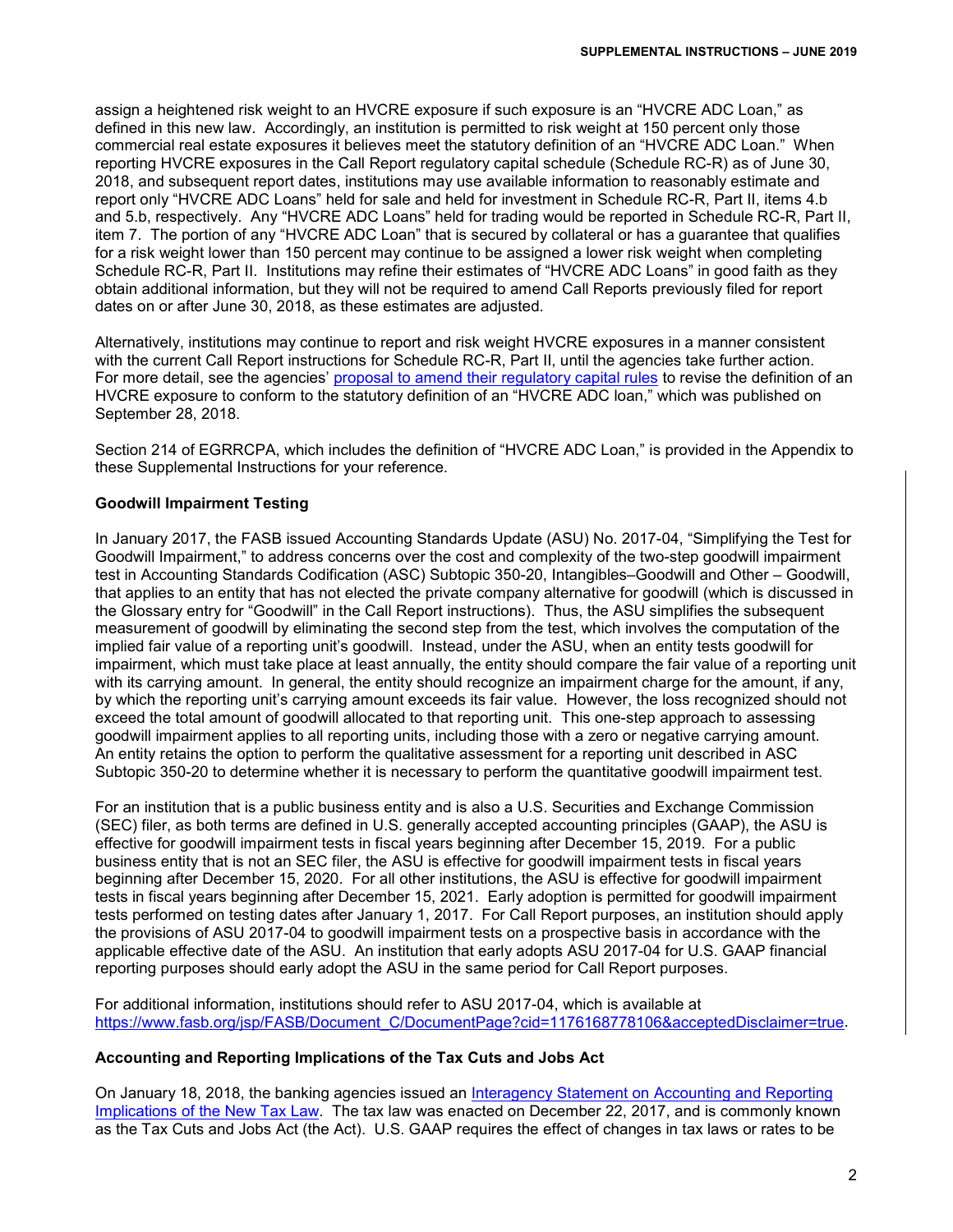recognized in the period in which the legislation is enacted. Thus, in accordance with ASC Topic 740, Income Taxes, the effects of the Act were to be recorded in an institution's Call Report for December 31, 2017, because the Act was enacted before year-end 2017. Changes in deferred tax assets (DTAs) and deferred tax liabilities (DTLs) resulting from the Act's lower corporate income tax rate and other applicable provisions of the Act were to be reflected in an institution's income tax expense in the period of enactment, i.e., the year-end 2017 Call Report. Institutions should refer to the Interagency Statement for guidance on the remeasurement of DTAs and DTLs, assessing the need for valuation allowances for DTAs, the effect of the remeasurement of DTAs and DTLs on amounts recognized in accumulated other comprehensive income (AOCI), the use for Call Report purposes of the measurement period approach described in the Securities and Exchange Commission's [Staff Accounting Bulletin No. 118](https://www.sec.gov/interps/account/staff-accounting-bulletin-118.htm) and a related FASB [Staff Q&A,](http://www.fasb.org/cs/ContentServer?c=Document_C&cid=1176169782120&d=&pagename=FASB%2FDocument_C%2FDocumentPage) and regulatory capital effects of the new tax law.

The Interagency Statement notes that the remeasurement of the DTA or DTL associated with an item reported in AOCI, such as unrealized gains (losses) on available-for-sale (AFS) securities, results in a disparity between the tax effect of the item included in AOCI and the amount recorded as a DTA or DTL for the tax effect of this item. However, when the new tax law was enacted, ASC Topic 740 did not specify how this disproportionate, or "stranded," tax effect should be resolved. On February 18, 2018, the FASB issued ASU No. 2018-02, "Reclassification of Certain Tax Effects from Accumulated Other Comprehensive Income," which allows institutions to eliminate the stranded tax effects resulting from the Act by electing to reclassify these tax effects from AOCI to retained earnings. Thus, this reclassification is permitted, but not required. ASU 2018-02 is effective for all entities for fiscal years beginning after December 15, 2018, and interim periods within those fiscal years. Early adoption of the ASU is permitted, including in any interim period, as specified in the ASU. An institution electing to reclassify its stranded tax effects for U.S. GAAP financial reporting purposes should also reclassify these stranded tax effects in the same period for Call Report purposes. For additional information, institutions should refer to ASU 2018-02, which is available at [http://www.fasb.org/jsp/FASB/Document\\_C/DocumentPage?cid=1176170041017&acceptedDisclaimer=true.](http://www.fasb.org/jsp/FASB/Document_C/DocumentPage?cid=1176170041017&acceptedDisclaimer=true)

An institution that elects to reclassify the disproportionate, or stranded, tax effects of items within AOCI to retained earnings should not report any amounts associated with this reclassification in Call Report Schedule RI-A, Changes in Bank Equity Capital, because the reclassification is between two accounts within the equity capital section of Schedule RC, Balance Sheet, and does not result in any change in the total amount of equity capital.

When discussing the regulatory capital effects of the new tax law, the Interagency Statement explains that temporary difference DTAs that could be realized through net operating loss (NOL) carrybacks are treated differently from those that could not be realized through NOL carrybacks (i.e., those for which realization depends on future taxable income) under the agencies' regulatory capital rules. These latter temporary difference DTAs are deducted from common equity tier 1 (CET1) capital if they exceed certain CET1 capital deduction thresholds. However, for tax years beginning on or after January 1, 2018, the Act generally removes the ability to use NOL carrybacks to recover federal income taxes paid in prior tax years. Thus, except as noted in the following sentence, for such tax years, the realization of all federal temporary difference DTAs will be dependent on future taxable income and these DTAs would be subject to the CET1 capital deduction thresholds. Nevertheless, consistent with current practice under the regulatory capital rules, when an institution has paid federal income taxes for the current tax year, if all federal temporary differences were to fully reverse as of the report date during the current tax year and create a hypothetical federal tax loss that would enable the institution to recover federal income taxes paid in the current tax year, the federal temporary difference DTAs that could be realized from this source may be treated as temporary difference DTAs realizable through NOL carrybacks as of the regulatory capital calculation date.

#### **Presentation of Net Benefit Cost in the Income Statement**

In March 2017, the FASB issued ASU No. 2017-07, "Improving the Presentation of Net Periodic Pension Cost and Net Periodic Postretirement Benefit Cost," which requires an employer to disaggregate the service cost component from the other components of the net benefit cost of defined benefit plans. In addition, the ASU requires these other cost components to be presented in the income statement separately from the service cost component, which must be reported with the other compensation costs arising during the reporting period.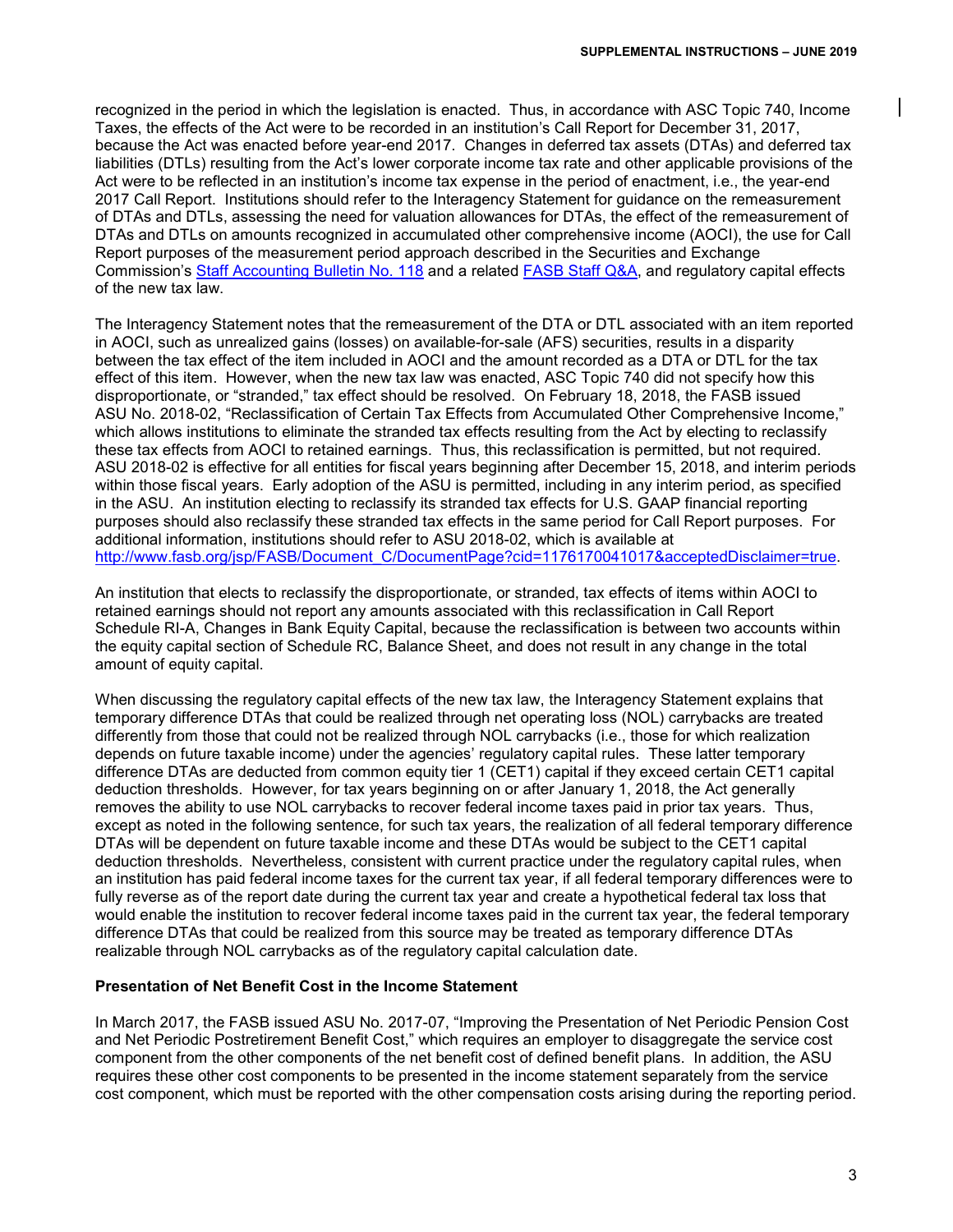For institutions that are public business entities, as defined under U.S. GAAP, ASU 2017-07 is currently in effect. For institutions that are not public business entities (i.e., that are private companies), the ASU is effective for fiscal years beginning after December 15, 2018, and interim periods beginning after December 15, 2019. Early adoption is permitted as described in the ASU. Refer to the Glossary entries for "public business entity" and "private company" in the Call Report instructions for further information on these terms.

For Call Report purposes, an institution should apply the new standard prospectively to the cost components of net benefit cost as of the beginning of the fiscal year of adoption. The service cost component of net benefit cost should be reported in Schedule RI, item 7.a, "Salaries and employee benefits." The other cost components of net benefit cost should be reported in Schedule RI, item 7.d, "Other noninterest expense."

For additional information, institutions should refer to ASU 2017-07, which is available at http://www.fasb.org/isp/FASB/Document\_C/DocumentPage?cid=1176168888120&acceptedDisclaimer=true.

#### **Credit Losses on Financial Instruments**

In June 2016, the FASB issued ASU No. 2016-13, "Measurement of Credit Losses on Financial Instruments," which introduces the current expected credit losses methodology (CECL) for estimating allowances for credit losses. Under CECL, an allowance for credit losses is a valuation account, measured as the difference between the financial assets' amortized cost basis and the net amount expected to be collected on the financial assets (i.e., lifetime credit losses). To estimate expected credit losses under CECL, institutions will use a broader range of data than under existing U.S. GAAP. These data include information about past events, current conditions, and reasonable and supportable forecasts relevant to assessing the collectability of the cash flows of financial assets.

The ASU is applicable to all financial instruments measured at amortized cost (including loans held for investment and held-to-maturity debt securities, as well as trade receivables, reinsurance recoverables, and receivables that relate to repurchase agreements and securities lending agreements), a lessor's net investments in leases, and off-balance-sheet credit exposures not accounted for as insurance, including loan commitments, standby letters of credit, and financial guarantees. The new standard does not apply to trading assets, loans held for sale, financial assets for which the fair value option has been elected, or loans and receivables between entities under common control.

The ASU also modifies the treatment of credit impairment on AFS debt securities. Under the new standard, institutions will recognize a credit loss on an AFS debt security through an allowance for credit losses, rather than the current practice required by U.S. GAAP of write-downs of individual securities for other-thantemporary impairment.

For institutions that are public business entities and are also U.S. Securities and Exchange Commission (SEC) filers, as both terms are defined in U.S. GAAP, the ASU is effective for fiscal years beginning after December 15, 2019, including interim periods within those fiscal years. For public business entities that are not SEC filers, the ASU is effective for fiscal years beginning after December 15, 2020, including interim periods within those fiscal years. For institutions that are not public business entities (i.e., that are private companies), the FASB issued ASU 2018-19 in November 2018 to amend the effective date of ASU 2016-13. As amended, ASU 2016-13 is effective for such entities for fiscal years beginning after December 15, 2021, including interim periods within those fiscal years. For all institutions, early application of the new standard is permitted for fiscal years beginning after December 15, 2018, including interim periods within those fiscal years. Institutions must apply ASU 2016-13 for Call Report purposes in accordance with the effective dates set forth in the ASU as amended. An institution that early adopts ASU 2016-13 for U.S. GAAP financial reporting purposes should also early adopt the ASU in the same period for Call Report purposes.

The agencies revised several Call Report schedules as of the March 31, 2019, report date in response to the revised accounting for credit losses under ASU 2016-13 (see [FIL-10-2019,](https://www.fdic.gov/news/news/financial/2019/fil19010.html) dated March 6, 2019). The Call Report revisions also included reporting changes to Call Report Schedule RC-R, Regulatory Capital, to align the schedule with the agencies' [final rule](https://www.govinfo.gov/content/pkg/FR-2019-02-14/pdf/2018-28281.pdf) that amends their regulatory capital rule for the implementation of and capital transition for CECL. This final capital rule for CECL was published on February 14, 2019.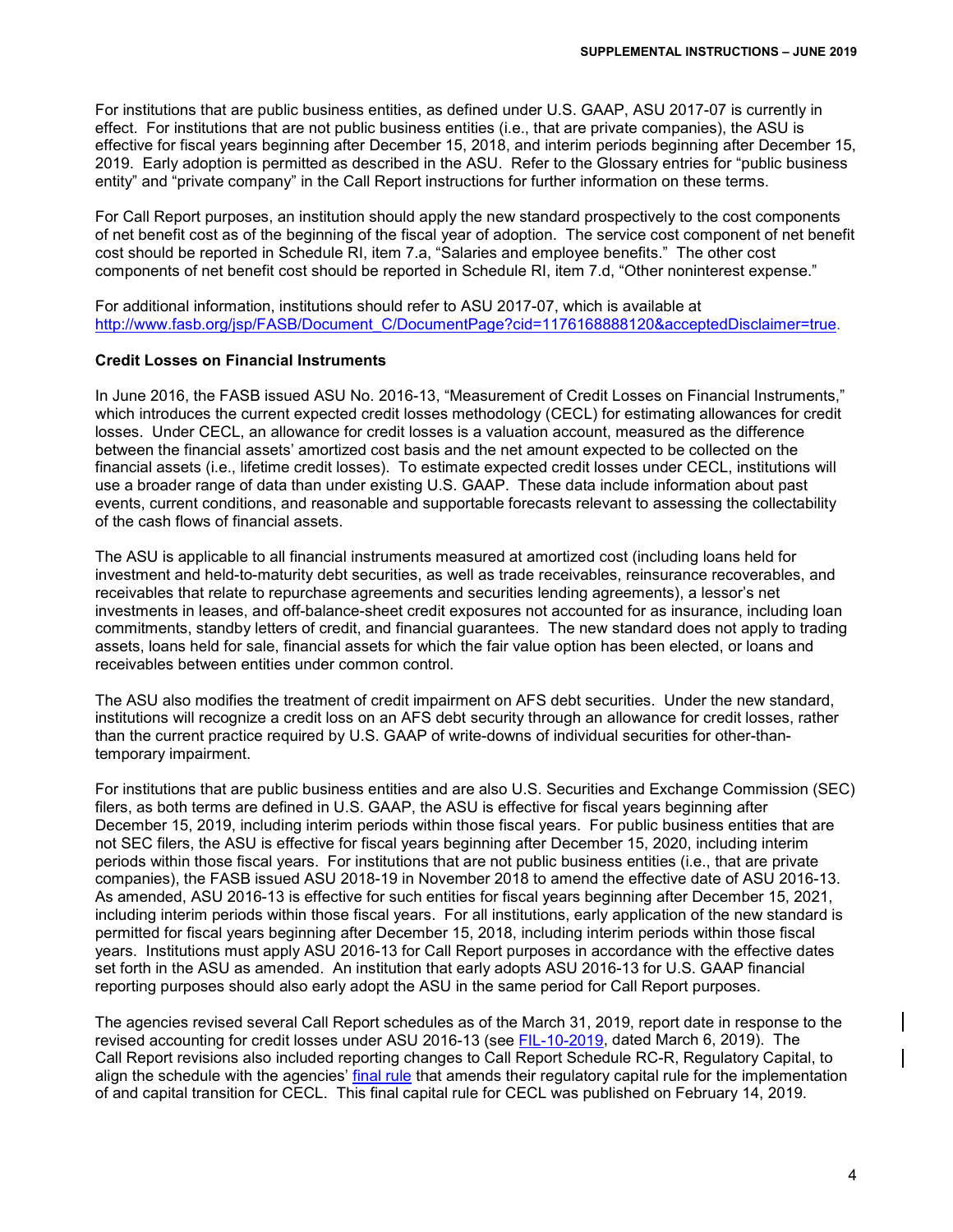For additional information, institutions should refer to the agencies' [Frequently Asked Questions on the New](https://www.fdic.gov/news/news/financial/2019/fil19020a.pdf)  [Accounting Standard on Financial Instruments –](https://www.fdic.gov/news/news/financial/2019/fil19020a.pdf) Credit Losses, which were most recently updated on April 3, 2019; the agencies' June 17, 2016, [Joint Statement on the New Accounting Standard on Financial Instruments](https://www.federalreserve.gov/newsevents/pressreleases/files/bcreg20160617b1.pdf)  – [Credit Losses;](https://www.federalreserve.gov/newsevents/pressreleases/files/bcreg20160617b1.pdf) and ASU 2016-13, which is available at

[http://www.fasb.org/jsp/FASB/Document\\_C/DocumentPage?cid=1176168232528&acceptedDisclaimer=true.](http://www.fasb.org/jsp/FASB/Document_C/DocumentPage?cid=1176168232528&acceptedDisclaimer=true) Institutions also may refer to ASU 2018-19, which is available at

[https://www.fasb.org/jsp/FASB/Document\\_C/DocumentPage?cid=1176171644373&acceptedDisclaimer=true.](https://www.fasb.org/jsp/FASB/Document_C/DocumentPage?cid=1176171644373&acceptedDisclaimer=true) Since the issuance of ASU 2016-13 and ASU 2018-19, the FASB has published the following additional amendments to the new credit losses accounting standard: ASU 2019-04, "Codification Improvements to Topic 326, Financial Instruments—Credit Losses, Topic 815, Derivatives and Hedging, and Topic 825, Financial Instruments," which is available at

[https://www.fasb.org/jsp/FASB/Document\\_C/DocumentPage?cid=1176172541591&acceptedDisclaimer=true;](https://www.fasb.org/jsp/FASB/Document_C/DocumentPage?cid=1176172541591&acceptedDisclaimer=true) and ASU 2019-05, "Financial Instruments – Credit Losses (Topic 326): Targeted Transition Relief," which is available at

https://www.fasb.org/isp/FASB/Document\_C/DocumentPage?cid=1176172668879&acceptedDisclaimer=true.

## **Accounting for Hedging Activities**

In August 2017, the FASB issued ASU No. 2017-12, "Targeted Improvements to Accounting for Hedging Activities." This ASU amends ASC Topic 815, Derivatives and Hedging, to "better align an entity's risk management activities and financial reporting for hedging relationships through changes to both the designation and measurement guidance for qualifying hedging relationships and the presentation of hedge results."

For institutions that are public business entities, as defined under U.S. GAAP, the ASU is effective for fiscal years beginning after December 15, 2018, including interim periods within those fiscal years. For institutions that are not public business entities (i.e., that are private companies), the ASU is effective for fiscal years beginning after December 15, 2019, and interim periods beginning after December 15, 2020.

Early application of the ASU is permitted for all institutions in any interim period or fiscal year before the effective date of the ASU. Further, the ASU specifies transition requirements and offers transition elections for hedging relationships existing on the date of adoption (i.e., hedging relationships in which the hedging instrument has not expired, been sold, terminated, or exercised or for which the institution has not removed the designation of the hedging relationship). These transition requirements and elections should be applied on the date of adoption of the ASU and the effect of adoption should be reflected as of the beginning of the fiscal year of adoption (i.e., the initial application date). Thus, if an institution early adopts the ASU in an interim period, any adjustments shall be reflected as of the beginning of the fiscal year that includes the interim period of adoption, e.g., as of January 1 for a calendar year institution. An institution that early adopts ASU 2017-12 in an interim period for U.S. GAAP financial reporting purposes should also early adopt the ASU in the same period for Call Report purposes.

The Call Report instructions, including the Glossary entry for "Derivative Contracts," will be revised to conform to the ASU at a future date.

For additional information, institutions should refer to ASU 2017-12, which is available at [http://www.fasb.org/jsp/FASB/Document\\_C/DocumentPage?cid=1176169282347&acceptedDisclaimer=true.](http://www.fasb.org/jsp/FASB/Document_C/DocumentPage?cid=1176169282347&acceptedDisclaimer=true)

# **Premium Amortization on Purchased Callable Debt Securities**

In March 2017, the FASB issued ASU No. 2017-08, "Premium Amortization on Purchased Callable Debt Securities." This ASU amends ASC Subtopic 310-20, Receivables – Nonrefundable Fees and Other Costs (formerly FASB Statement No. 91, "Accounting for Nonrefundable Fees and Costs Associated with Originating or Acquiring Loans and Initial Direct Costs of Leases"), by shortening the amortization period for premiums on callable debt securities that have explicit, non-contingent call features and are callable at fixed prices and on preset dates. Under existing U.S. GAAP, the premium on such a callable debt security generally is required to be amortized as an adjustment of yield over the contractual life of the debt security. Under the ASU, the excess of the amortized cost basis of such a callable debt security over the amount repayable by the issuer at the earliest call date (i.e., the premium) must be amortized to the earliest call date (unless the institution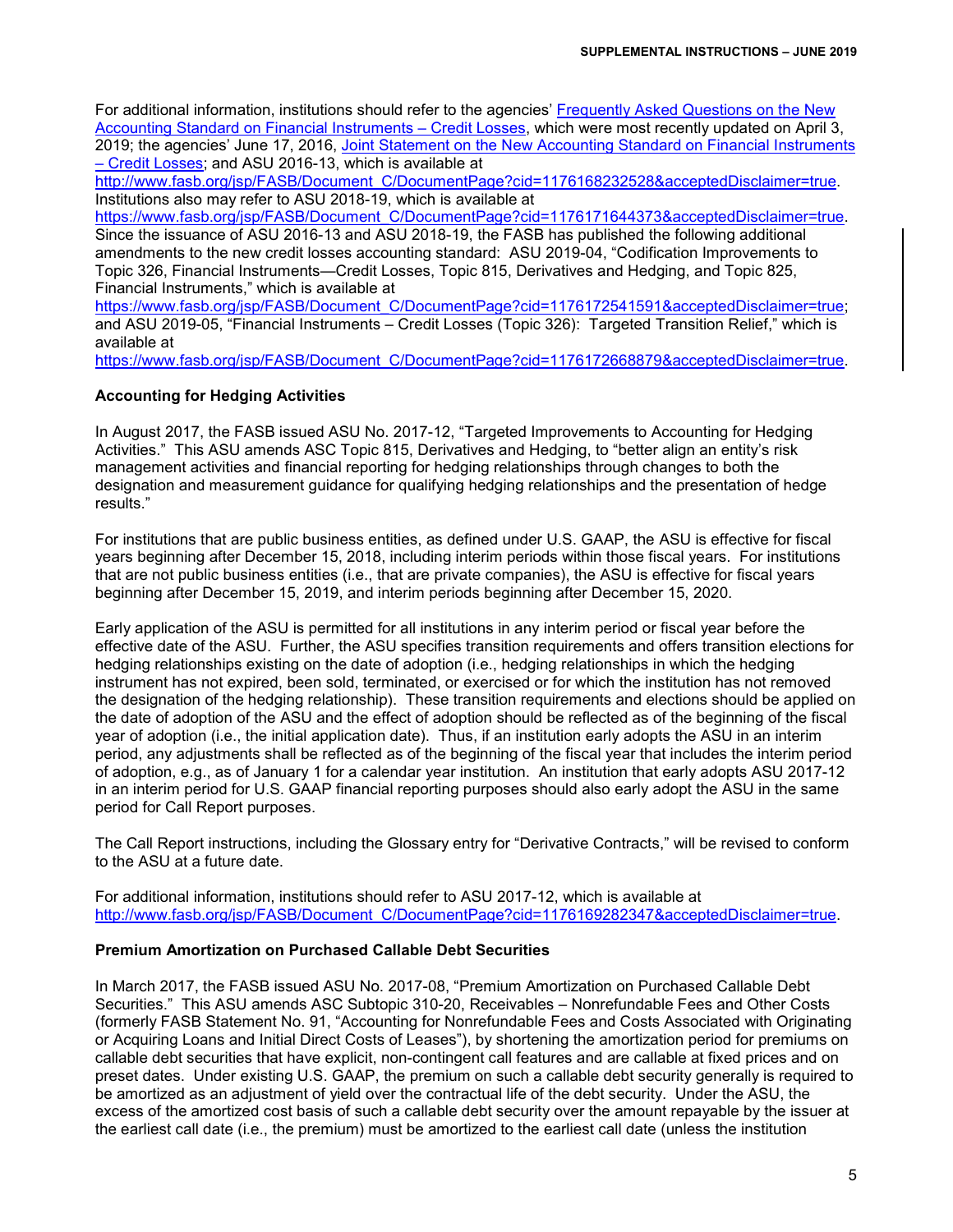applies the guidance in ASC Subtopic 310-20 that allows estimates of future principal prepayments to be considered in the effective yield calculation when the institution holds a large number of similar debt securities for which prepayments are probable and the timing and amount of the prepayments can be reasonably estimated). If the call option is not exercised at its earliest call date, the institution must reset the effective yield using the payment terms of the debt security.

The ASU does not change the accounting for debt securities held at a discount. The discount on such debt securities continues to be amortized to maturity (unless the Subtopic 310-20 guidance mentioned above is applied).

For institutions that are public business entities, as defined under U.S. GAAP, the new standard is effective for fiscal years beginning after December 15, 2018, including interim periods within those fiscal years. For institutions that are not public business entities (i.e., that are private companies), the new standard is effective for fiscal years beginning after December 15, 2019, and interim periods within fiscal years beginning after December 15, 2020.

Early application of the new standard is permitted for all institutions, including adoption in an interim period of a year before the applicable effective date for an institution. If an institution early adopts the ASU in an interim period, the cumulative-effect adjustment shall be reflected as of the beginning of the fiscal year of adoption.

An institution must apply the new standard on a modified retrospective basis as of the beginning of the period of adoption. Under the modified retrospective method, an institution should apply a cumulative-effect adjustment to affected accounts existing as of the beginning of the fiscal year the new standard is first adopted for Call Report purposes. The cumulative-effect adjustment to retained earnings for this change in accounting principle should be reported in Call Report Schedule RI-A, item 2.

For additional information, institutions should refer to ASU 2017-08, which is available at [http://www.fasb.org/jsp/FASB/Document\\_C/DocumentPage?cid=1176168934053&acceptedDisclaimer=true.](http://www.fasb.org/jsp/FASB/Document_C/DocumentPage?cid=1176168934053&acceptedDisclaimer=true)

#### **Recognition and Measurement of Financial Instruments: Investments in Equity Securities**

In January 2016, the FASB issued ASU 2016-01, "Recognition and Measurement of Financial Assets and Financial Liabilities." This ASU makes targeted improvements to U.S. GAAP. As one of its main provisions, the ASU requires investments in equity securities, except those accounted for under the equity method and those that result in consolidation, to be measured at fair value with changes in fair value recognized in net income. Thus, the ASU eliminates the existing concept of AFS equity securities, which are measured at fair value with changes in fair value generally recognized in other comprehensive income. To be classified as AFS under current U.S. GAAP, an equity security must have a readily determinable fair value and not be held for trading. In addition, for an equity security that does not have a readily determinable fair value, the ASU permits an entity to elect to measure the security at cost minus impairment, if any, plus or minus changes resulting from observable price changes in orderly transactions for the identical or a similar investment of the same issuer. When this election is made for an equity security without a readily determinable fair value, the ASU simplifies the impairment assessment of such an investment by requiring a qualitative assessment to identify impairment.

The ASU's measurement guidance for investments in equity securities also applies to other ownership interests, such as interests in partnerships, unincorporated joint ventures, and limited liability companies. However, the measurement guidance does not apply to Federal Home Loan Bank stock and Federal Reserve Bank stock.

For institutions that are public business entities, as defined under U.S. GAAP, ASU 2016-01 is currently in effect. For all other entities, the ASU is effective for fiscal years beginning after December 15, 2018, and interim periods within fiscal years beginning after December 15, 2019. Early application of the ASU is permitted for all institutions that are not public business entities as of the fiscal years beginning after December 15, 2017, including interim periods within those fiscal years. Institutions must apply ASU 2016-01 for Call Report purposes in accordance with the effective dates set forth in the ASU.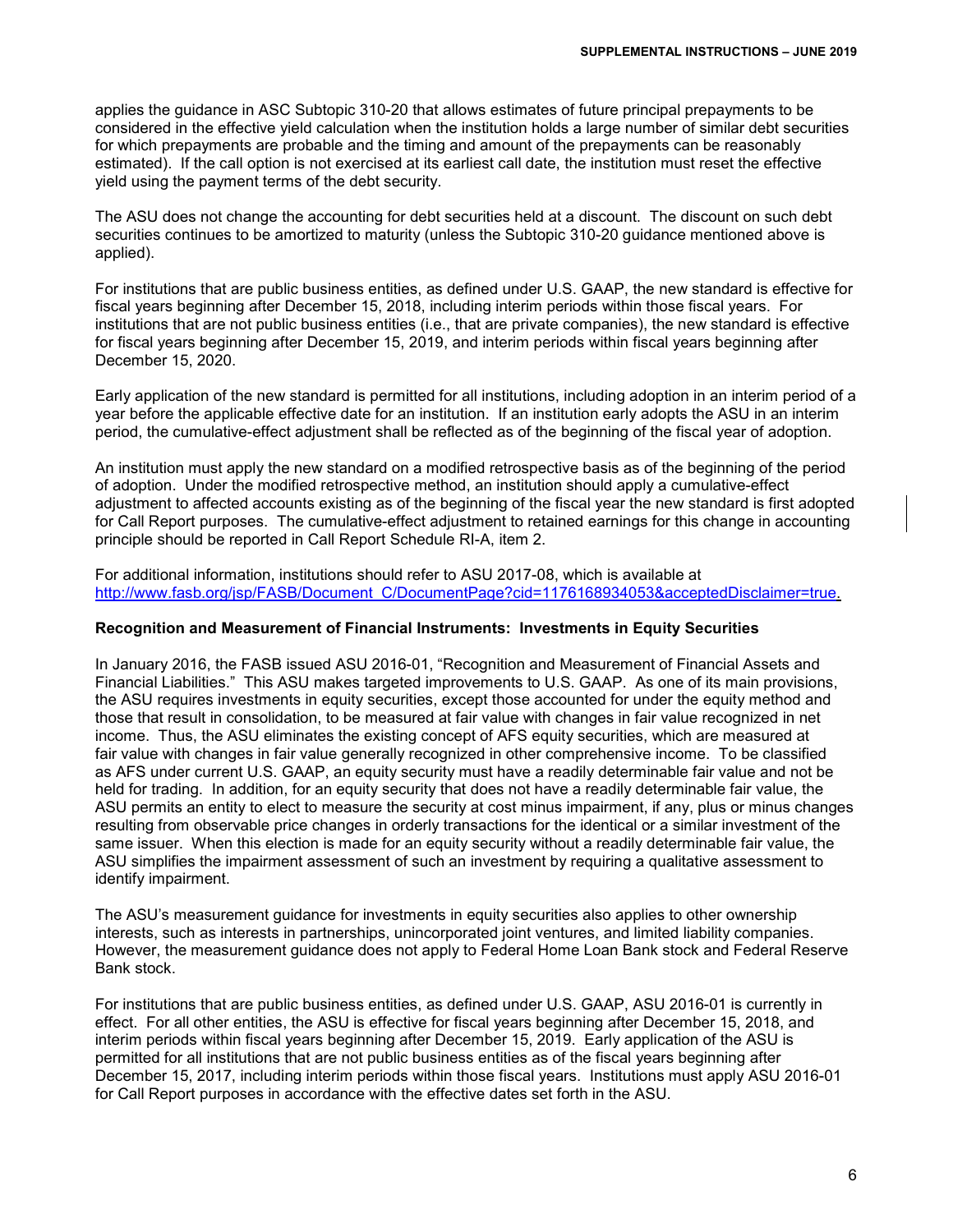With the elimination of AFS equity securities upon an institution's adoption of ASU 2016-01, the amount of net unrealized gains (losses) on these securities, net of tax effect, that is included in AOCI on the Call Report balance sheet (Schedule RC, item 26.b) as of the adoption date will be reclassified (transferred) from AOCI into the retained earnings component of equity capital on the balance sheet (Schedule RC, item 26.a). Thereafter, changes in the fair value of (i.e., the unrealized gains and losses on) an institution's equity securities that would have been classified as AFS under existing U.S. GAAP will be recognized through net income rather than other comprehensive income (OCI). For an institution's holdings of equity securities without readily determinable fair values as of the adoption date for which the measurement alternative is elected, the measurement provisions of the ASU are to be applied prospectively to these securities.

For additional information, institutions should refer to ASU 2016-01, which is available at [http://www.fasb.org/jsp/FASB/Document\\_C/DocumentPage?cid=1176167762170&acceptedDisclaimer=true.](http://www.fasb.org/jsp/FASB/Document_C/DocumentPage?cid=1176167762170&acceptedDisclaimer=true)

#### **Recognition and Measurement of Financial Instruments: Fair Value Option Liabilities**

In addition to the changes in the accounting for equity securities discussed in the preceding section of these Supplemental Instructions, ASU 2016-01 requires an institution to present separately in OCI the portion of the total change in the fair value of a liability resulting from a change in the instrument-specific credit risk ("own credit risk") when the institution has elected to measure the liability at fair value in accordance with the fair value option for financial instruments. Until an institution adopts the own credit risk provisions of the ASU, U.S. GAAP requires the institution to report the entire change in the fair value of a fair value option liability in earnings. The ASU does not apply to other financial liabilities measured at fair value, including derivatives. For these other financial liabilities, the effect of a change in an entity's own credit risk will continue to be reported in net income.

The change due to own credit risk, as described above, is the difference between the total change in fair value and the amount resulting from a change in a base market rate (e.g., a risk-free interest rate). An institution may use another method that it believes results in a faithful measurement of the fair value change attributable to instrument-specific credit risk. However, it will have to apply the method consistently to each financial liability from period to period.

The effective dates of ASU 2016-01 are described in the preceding section of these Supplemental Instructions. Notwithstanding these effective dates, early application of the ASU's provisions regarding the presentation in OCI of changes due to own credit risk on fair value option liabilities is permitted for all entities for financial statements of fiscal years or interim periods that have not yet been issued or made available for issuance, and in the same period for Call Report purposes.

When an institution with a calendar year fiscal year adopts the own credit risk provisions of ASU 2016-01, the accumulated gains and losses as of the beginning of the fiscal year due to changes in the instrument-specific credit risk of fair value option liabilities, net of tax effect, are reclassified from Schedule RC, item 26.a, "Retained earnings," to Schedule RC, item 26.b, "Accumulated other comprehensive income." If an institution with a calendar year fiscal year chooses to early apply the ASU's provisions for fair value option liabilities in an interim period after the first interim period of its fiscal year, any unrealized gains and losses due to changes in own credit risk and the related tax effects recognized in the Call Report income statement during the interim period(s) before the interim period of adoption should be reclassified from earnings to OCI. In the Call Report, this reclassification would be from Schedule RI, item 5.l, "Other noninterest income," and Schedule RI, item 9, "Applicable income taxes," to Schedule RI-A, item 10, "Other comprehensive income," with a corresponding reclassification from Schedule RC, item 26.a, to Schedule RC, item 26.b.

Additionally, for purposes of reporting on Schedule RC-R, Part I, institutions should report in item 10.a, "Less: Unrealized net gain (loss) related to changes in the fair value of liabilities that are due to changes in own credit risk," the amount included in AOCI attributable to changes in the fair value of fair value option liabilities that are due to changes in the institution's own credit risk. Institutions should note that this AOCI amount is included in the amount reported in Schedule RC-R, Part I, item 3, "Accumulated other comprehensive income (AOCI)."

For additional information, institutions should refer to ASU 2016-01, which is available at [http://www.fasb.org/jsp/FASB/Document\\_C/DocumentPage?cid=1176167762170&acceptedDisclaimer=true.](http://www.fasb.org/jsp/FASB/Document_C/DocumentPage?cid=1176167762170&acceptedDisclaimer=true)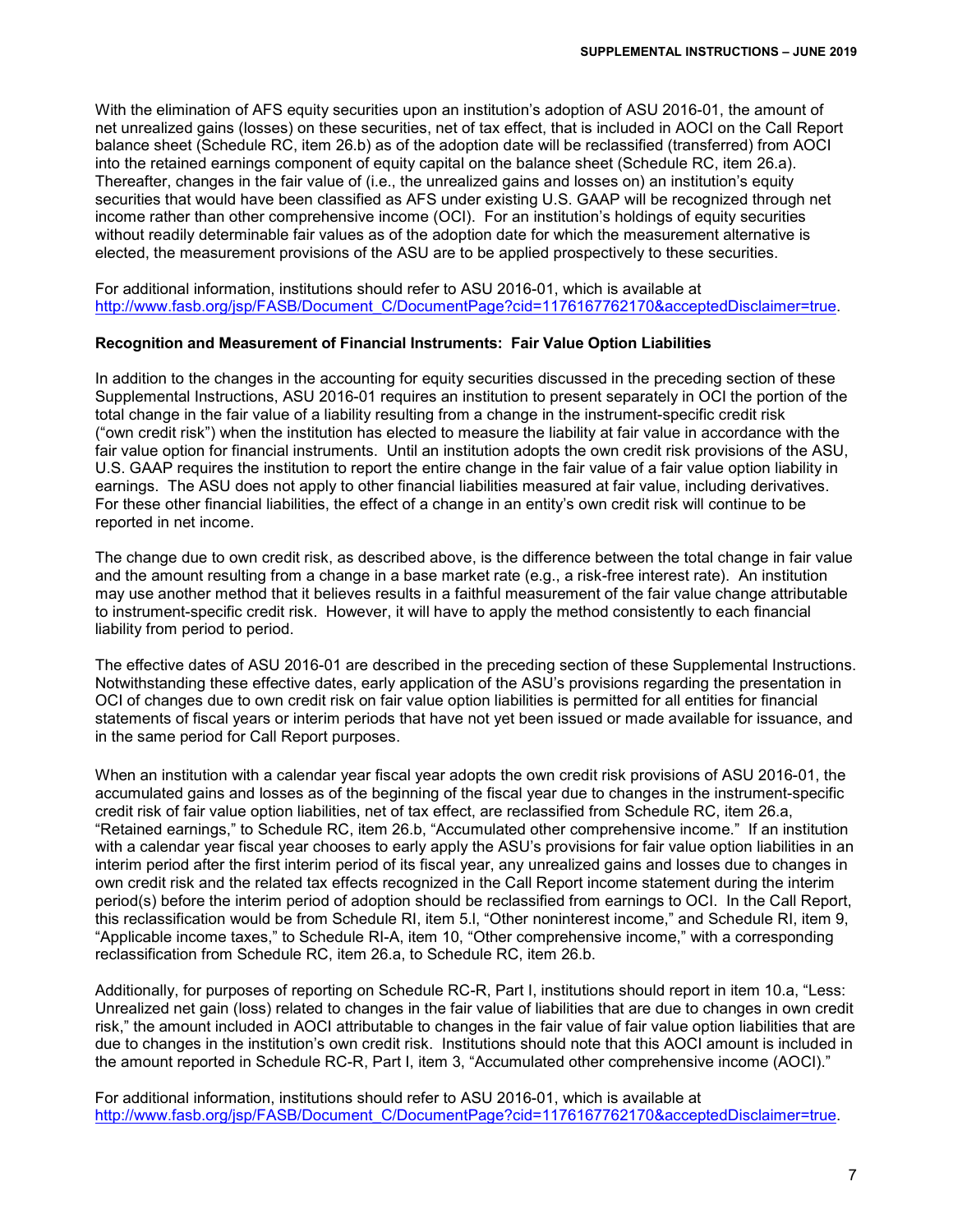#### **New Revenue Recognition Accounting Standard**

In May 2014, the FASB issued ASU No. 2014-09, "Revenue from Contracts with Customers," which added ASC Topic 606, Revenue from Contracts with Customers. The core principle of Topic 606 is that an entity should recognize revenue at an amount that reflects the consideration to which it expects to be entitled in exchange for transferring goods or services to a customer as part of the entity's ordinary activities. ASU 2014-09 also added Topic 610, Other Income, to the ASC. Topic 610 applies to income recognition that is not within the scope of Topic 606, other Topics (such as Topic 840 on leases), or other revenue or income guidance. As discussed in the following section of these Supplemental Instructions, Topic 610 applies to an institution's sales of repossessed nonfinancial assets, such as other real estate owned (OREO). The sale of repossessed nonfinancial assets is not considered an "ordinary activity" because institutions do not typically invest in nonfinancial assets. ASU 2014-09 and subsequent amendments are collectively referred to herein as the "new standard." For additional information on this accounting standard and the revenue streams to which it does and does not apply, please refer to the Glossary entry for "Revenue from Contracts with Customers," which was included in the Call Report instruction book updates for September 2018.

For institutions that are public business entities, as defined under U.S. GAAP, the new standard is currently in effect. For institutions that are not public business entities (i.e., that are private companies), the new standard is effective for fiscal years beginning after December 15, 2018, and interim reporting periods within fiscal years beginning after December 15, 2019. Early application of the new standard is permitted. If an institution chooses to early adopt the new standard for financial reporting purposes, the institution should implement the new standard in its Call Report for the same quarter-end report date.

For Call Report purposes, an institution must apply the new standard on a modified retrospective basis as of the effective date of the standard. Under the modified retrospective method, an institution should apply a cumulative-effect adjustment to affected accounts existing as of the beginning of the fiscal year the new standard is first adopted for Call Report purposes. The cumulative-effect adjustment to retained earnings for this change in accounting principle should be reported in Call Report Schedule RI-A, item 2. An institution that early adopts the new standard must apply it in its entirety. The institution cannot choose to apply the guidance to some revenue streams and not to others that are within the scope of the new standard.

For additional information, institutions should refer to the new standard, which is available at [http://www.fasb.org/jsp/FASB/Page/SectionPage&cid=1176156316498.](http://www.fasb.org/jsp/FASB/Page/SectionPage&cid=1176156316498)

#### **Revenue Recognition: Accounting for Sales of OREO**

As stated in the preceding section, Topic 610 applies to an institution's sale of repossessed nonfinancial assets, such as OREO. When the new standard becomes effective at the dates discussed above, Topic 610 will eliminate the prescriptive criteria and methods for sale accounting and gain recognition for dispositions of OREO currently set forth in Subtopic 360-20, Property, Plant, and Equipment – Real Estate Sales. Under the new standard, an institution will recognize the entire gain or loss, if any, and derecognize the OREO at the time of sale if the transaction meets certain requirements of Topic 606. Otherwise, an institution will generally record any payments received as a deposit liability to the buyer and continue reporting the OREO as an asset at the time of the transaction.

The following paragraphs highlight key aspects of Topic 610 that will apply to seller-financed sales of OREO once the new standard takes effect. When implementing the new standard, an institution will need to exercise judgment in determining whether a contract (within the meaning of Topic 606) exists for the sale or transfer of OREO, whether the institution has performed its obligations identified in the contract, and what the transaction price is for calculation of the amount of gain or loss. For additional information, please refer to the Glossary entry for "Foreclosed Assets" in the Call Report instruction books, which was updated in March 2017 to incorporate guidance on the application of the new standard to sales of OREO.

Under Topic 610, when an institution does not have a controlling financial interest in the OREO buyer under Topic 810, Consolidation, the institution's first step in assessing whether it can derecognize an OREO asset and recognize revenue upon the sale or transfer of the OREO is to determine whether a contract exists under the provisions of Topic 606. In order for a transaction to be a contract under Topic 606, it must meet five criteria. Although all five criteria require careful analysis for seller-financed sales of OREO, two criteria in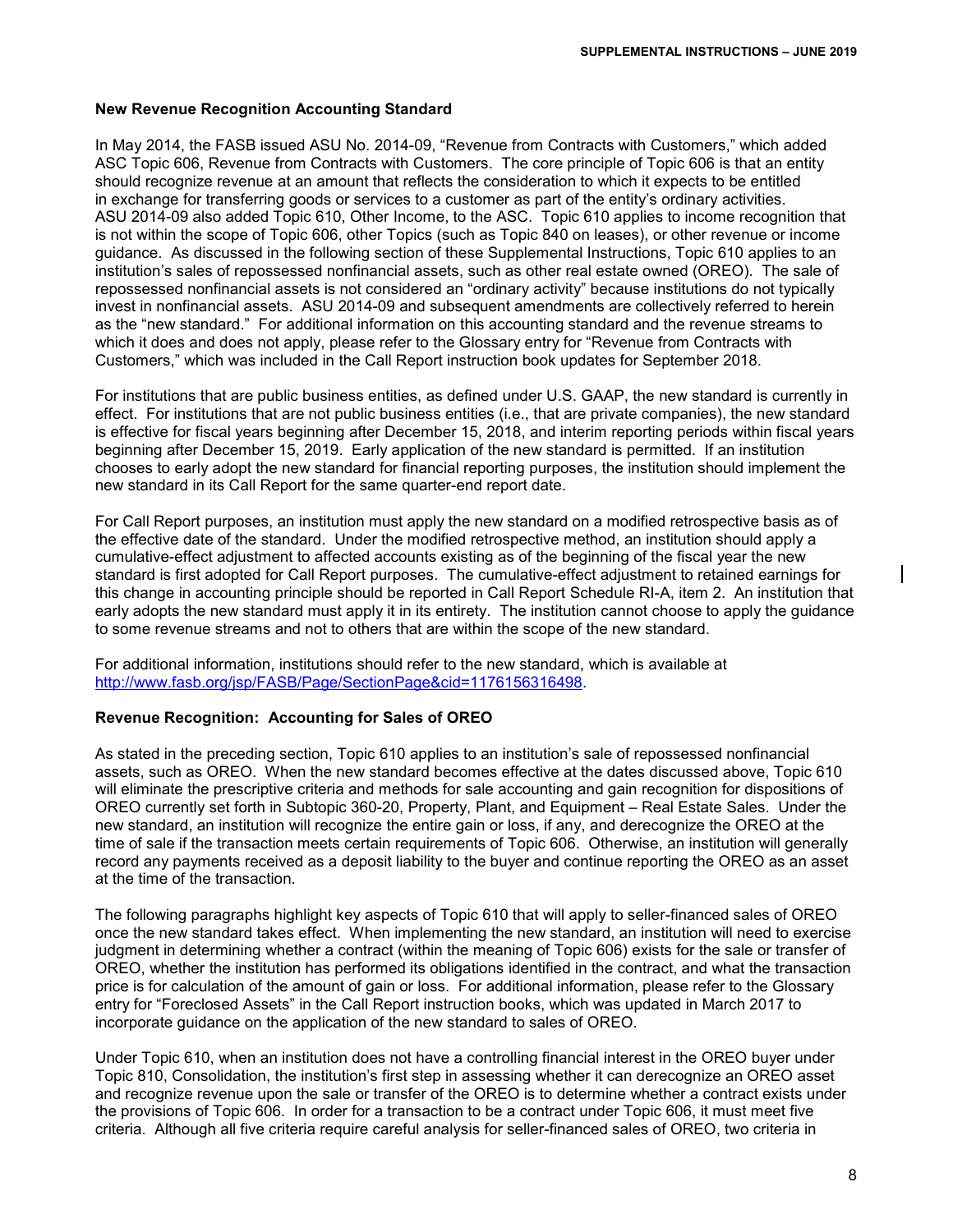particular may require significant judgment. These criteria are the commitment of the parties to the transaction to perform their respective obligations and the collectability of the transaction price. To evaluate whether a transaction meets the collectability criterion, a selling institution must determine whether it is probable that it will collect substantially all of the consideration to which it is entitled in exchange for the transfer of the OREO, i.e., the transaction price. To make this determination, as well as the determination that the buyer of the OREO is committed to perform its obligations, a selling institution should consider all facts and circumstances related to the buyer's ability and intent to pay the transaction price. As with the current accounting standards governing seller-financed sales of OREO, the amount and character of a buyer's initial equity in the property (typically the cash down payment) and recourse provisions remain important factors to evaluate. Other factors to consider may include, but are not limited to, the financing terms of the loan (including amortization and any balloon payment), the credit standing of the buyer, the cash flow from the property, and the selling institution's continuing involvement with the property following the transaction.

If the five contract criteria in Topic 606 have not been met, the institution generally may not derecognize the OREO asset or recognize revenue (gain or loss) as an accounting sale has not occurred. In contrast, if an institution determines the contract criteria in Topic 606 have been met, it must then determine whether it has satisfied its performance obligations as identified in the contract by transferring control of the asset to the buyer. For seller-financed sales of OREO, the transfer of control generally occurs on the closing date of the sale when the institution obtains the right to receive payment for the property and transfers legal title to the buyer. However, an institution must consider all relevant facts and circumstances to determine whether control of the OREO has transferred.

When a contract exists and an institution has transferred control of the asset, the institution should derecognize the OREO asset and recognize a gain or loss for the difference between the transaction price and the carrying amount of the OREO asset. Generally, the transaction price in a sale of OREO will be the contract amount in the purchase/sale agreement, including for a seller-financed sale at market terms. However, the transaction price may differ from the amount stated in the contract due to the existence of offmarket terms on the financing. In this situation, to determine the transaction price, the contract amount should be adjusted for the time value of money by using as the discount rate a market rate of interest considering the credit characteristics of the buyer and the terms of the financing.

As stated in the preceding section on the new revenue recognition accounting standard, for Call Report purposes, an institution must apply the new standard on a modified retrospective basis. To determine the cumulative-effect adjustment for the change in accounting for seller-financed OREO sales, an institution should measure the impact of applying Topic 610 to the outstanding seller-financed sales of OREO currently accounted for under Subtopic 360-20 using the installment, cost recovery, reduced-profit, or deposit method as of the beginning of the fiscal year the new standard is first adopted for Call Report purposes. The cumulative-effect adjustment to retained earnings for this change in accounting principle should be reported in Call Report Schedule RI-A, item 2.

#### **Accounting for Leases**

In February 2016, the FASB issued ASU No. 2016-02, "Leases," which added ASC Topic 842, Leases. Once effective, this guidance, as amended by certain subsequent ASUs, supersedes ASC Topic 840, Leases.

Topic 842 does not fundamentally change lessor accounting; however, it aligns terminology between lessee and lessor accounting and brings key aspects of lessor accounting into alignment with the FASB's new revenue recognition guidance in Topic 606. As a result, the classification difference between direct financing leases and sales-type leases for lessors moves from a risk-and-rewards principle to a transfer of control principle. Additionally, there is no longer a distinction in the treatment of real estate and non-real estate leases by lessors.

The most significant change that Topic 842 makes is to lessee accounting. Under existing accounting standards, lessees recognize lease assets and lease liabilities on the balance sheet for capital leases, but do not recognize operating leases on the balance sheet. The lessee accounting model under Topic 842 retains the distinction between operating leases and capital leases, which the new standard labels finance leases. However, the new standard requires lessees to record a right-of-use (ROU) asset and a lease liability on the balance sheet for operating leases. (For finance leases, a lessee's lease asset also is designated an ROU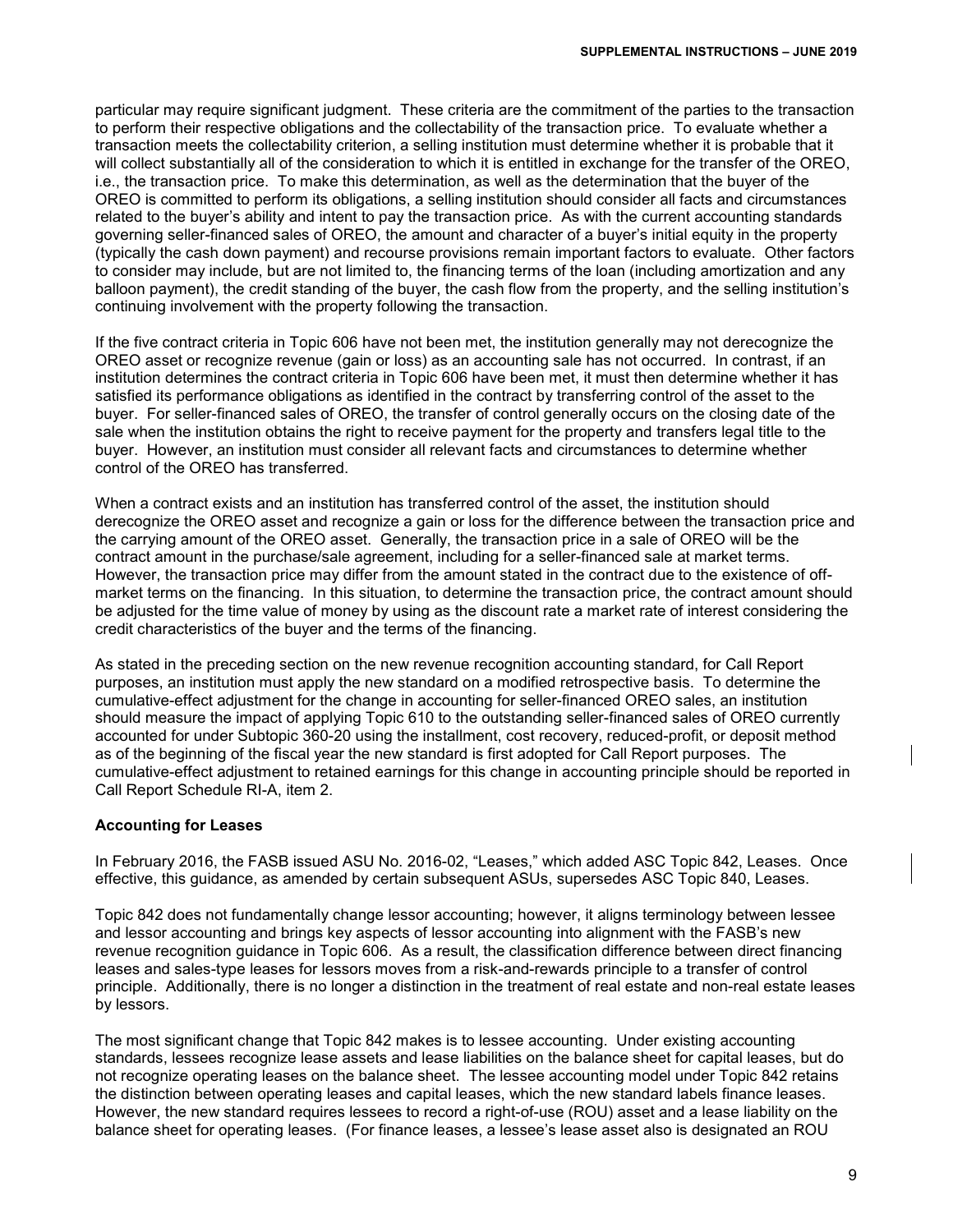asset.) In general, the new standard permits a lessee to make an accounting policy election to exempt leases with a term of one year or less at their commencement date from on-balance sheet recognition. The lease term generally includes the noncancellable period of a lease as well as purchase options and renewal options reasonably certain to be exercised by the lessee, renewal options controlled by the lessor, and any other economic incentive for the lessee to extend the lease. An economic incentive may include a related-party commitment. When preparing to implement Topic 842, lessees will need to analyze their existing lease contracts to determine the entries to record on adoption of this new standard.

For a sale-leaseback transaction to qualify for sales treatment, Topic 842 requires certain criteria within Topic 606 to be met. Topic 606 focuses on the transfer of control of the leased asset from the seller/lessee to the buyer/lessor. A sale-leaseback transaction that does not transfer control is accounted for as a financing arrangement. For a transaction currently accounted for as a sale-leaseback under existing U.S. GAAP, an entity is not required to reassess whether the transaction would have qualified as a sale and a leaseback under Topic 842 when it adopts the new standard.

Leases classified as leveraged leases prior to the adoption of Topic 842 may continue to be accounted for under Topic 840 unless subsequently modified. Topic 842 eliminates leveraged lease accounting for leases that commence after an institution adopts the new accounting standard.

For institutions that are public business entities, as defined under U.S. GAAP, ASU 2016-02 is effective for fiscal years beginning after December 15, 2018, including interim reporting periods within those fiscal years. For institutions that are not public business entities, the new standard is effective for fiscal years beginning after December 15, 2019, and interim reporting periods within fiscal years beginning after December 15, 2020. Early application of the new standard is permitted for all institutions. An institution that early adopts the new standard must apply it in its entirety to all lease-related transactions. If an institution chooses to early adopt the new standard for financial reporting purposes, the institution should implement the new standard in its Call Report for the same quarter-end report date.

Under ASU 2016-02, an institution must apply the new leases standard on a modified retrospective basis for financial reporting purposes. Under the modified retrospective method, an institution should apply the leases standard and the related cumulative-effect adjustments to affected accounts existing as of the beginning of the earliest period presented in the financial statements. However, as explained in the "Changes in accounting principles" section of the Glossary entry for "Accounting Changes" in the Call Report instructions, when a new accounting standard (such as the leases standard) requires the use of a retrospective application method, institutions should instead report the cumulative effect of adopting the new standard on the amount of retained earnings at the beginning of the year in which the new standard is first adopted for Call Report purposes (net of applicable income taxes, if any) as a direct adjustment to equity capital in the Call Report. For the adoption of the new leases standard, the cumulative-effect adjustment to bank equity capital for this change in accounting principle should be reported in Schedule RI-A, item 2, and disclosed in Schedule RI-E, item 4.b, "Effect of adoption of lease accounting standard - ASC Topic 842." In July 2018, the FASB issued ASU 2018-11, "Targeted Improvements," which provides an additional and "optional transition method" for comparative reporting purposes at adoption of the new leases standard. Under this optional transition method, an institution initially applies the new leases standard at the adoption date (e.g., January 1, 2019, for a public business entity with a calendar year fiscal year) and, for Call Report purposes, the institution should recognize and report a cumulative-effect adjustment to the opening balance of retained earnings in the period of adoption consistent with the Glossary instructions described above.

For Call Report purposes, all ROU assets for operating leases and finance leases, including ROU assets for operating leases recorded upon adoption of ASU 2016-02, should be reflected in Schedule RC, item 6, "Premises and fixed assets."

The agencies have received questions from institutions concerning the reporting of lease liabilities for operating leases by a bank lessee. These institutions indicated that reporting operating lease liabilities as other liabilities instead of other borrowings would better align the reporting of the single noninterest expense item for operating leases (required by the standard and discussed below) with their balance sheet classification and would be consistent with how these institutions report these lease liabilities internally. The agencies plan to request public comment on this proposed change in reporting. However, until that process is complete, the agencies will permit institutions to report the lease liability for operating leases in either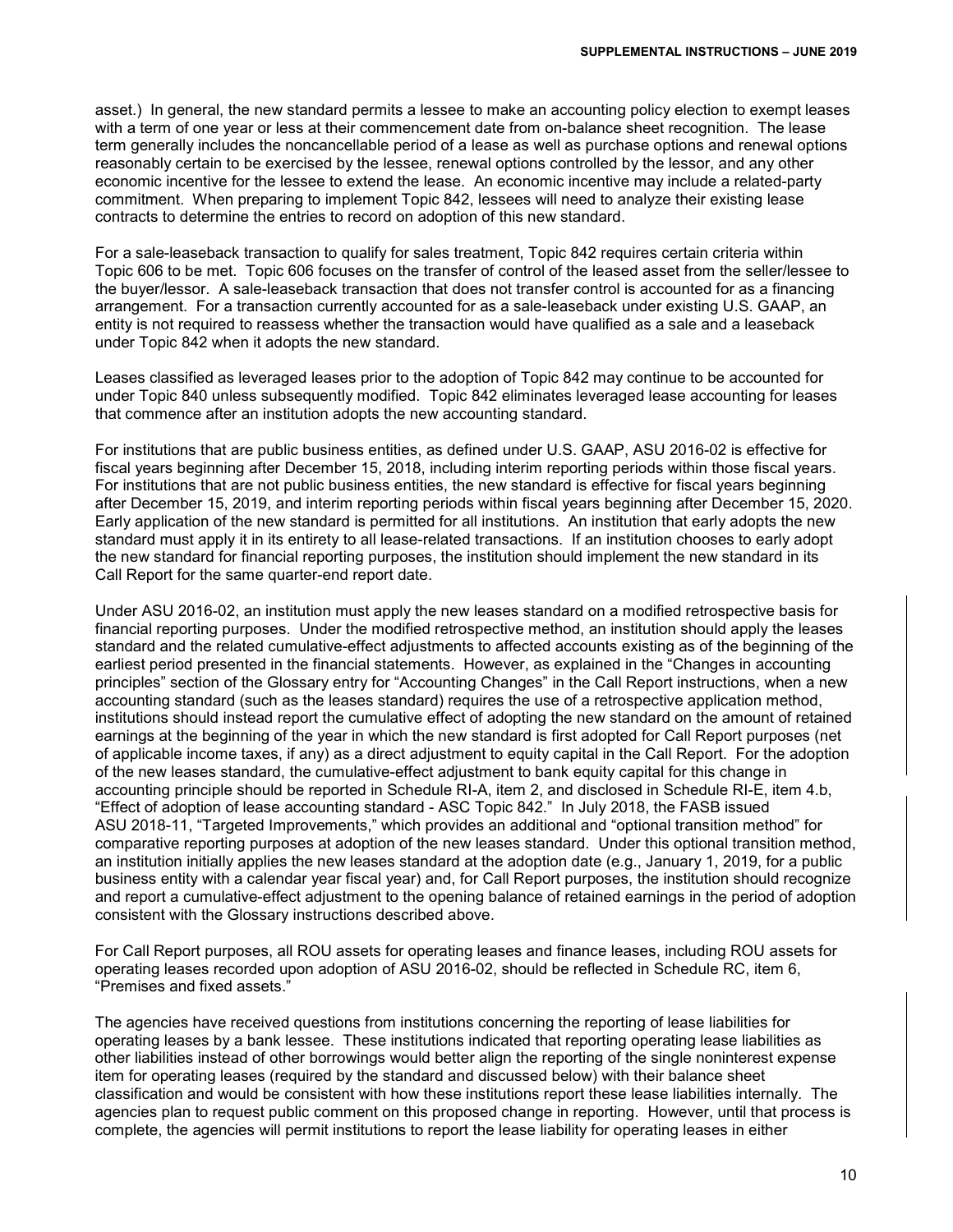Schedule RC-G, item 4, "All other liabilities," or Schedule RC-M, item 5.b, "Other borrowings." If an institution chooses the latter reporting treatment, the amount of operating lease liabilities reported in Schedule RC-M, item 5.b, should also be reported in Schedule RC-M, item 10.b, "Amount of 'Other borrowings' that are secured," consistent with the current Call Report instructions for reporting obligations under capital leases, and this amount should not be reported in Schedule RC-O, item 7, as "Unsecured 'Other borrowings'." An institution may choose to amend the reporting of operating lease liabilities in its Call Report for March 31, 2019, consistent with this supplemental instruction. The agencies do not plan to make any changes to the reporting for a lessee's finance leases, the lease liabilities for which should be reported in Schedule RC-M, items 5.b and 10.b.

Regardless of a lessee institution's balance sheet treatment of operating lease liabilities, a lessee should report a single lease cost for an operating lease in the Call Report income statement, calculated so that the cost of the lease is allocated over the lease term on a generally straight-line basis, in Schedule RI, item 7.b, "Expenses of premises and fixed assets." For a finance lease, a lessee should report interest expense on the lease liability separately from the amortization expense on the ROU asset. The interest expense should be reported on Schedule RI in item 2.c, "Other interest expense," on the FFIEC 051 and in item 2.c, "Interest on trading liabilities and other borrowed money," on the FFIEC 031 and the FFIEC 041. The amortization expense should be reported on Schedule RI in item 7.b, "Expenses of premises and fixed assets."

The agencies have also received questions regarding how lessee institutions should treat ROU assets under the agencies' regulatory capital rules [\(12 CFR Part 3](https://www.ecfr.gov/cgi-bin/text-idx?SID=6a4386753d17214d1170526af6423e67&mc=true&node=pt12.1.3&rgn=div5) (OCC); [12 CFR Part 217](https://www.ecfr.gov/cgi-bin/text-idx?SID=6a4386753d17214d1170526af6423e67&mc=true&node=pt12.2.217&rgn=div5) (Board); and [12 CFR Part 324](https://www.ecfr.gov/cgi-bin/text-idx?SID=6a4386753d17214d1170526af6423e67&mc=true&node=pt12.5.324&rgn=div5) (FDIC)). Those rules require that most intangible assets be deducted from regulatory capital. However, some institutions are uncertain whether ROU assets are intangible assets. The agencies are clarifying that, to the extent an ROU asset arises due to a lease of a tangible asset (e.g., building or equipment), the ROU asset should be treated as a tangible asset not subject to deduction from regulatory capital. An ROU asset not subject to deduction must be risk weighted at 100 percent under Section 32(l)(5) of the agencies' regulatory capital rules and included in a lessee institution's calculations of total risk-weighted assets. In addition, such an asset must be included in a lessee institution's total assets for leverage capital purposes. The agencies believe this treatment is consistent with the current treatment of capital leases under the rules, whereby a lessee's lease assets under capital leases of tangible assets are treated as tangible assets, receive a 100 percent risk weight, and are included in the leverage ratio denominator. This treatment is also consistent with the approach taken by the Basel Committee on Banking Supervision [\(https://www.bis.org/press/p170406a.htm\)](https://www.bis.org/press/p170406a.htm).

For additional information on ASU 2016-02, institutions should refer to the FASB's website at: [http://www.fasb.org/cs/ContentServer?c=FASBContent\\_C&pagename=FASB%2FFASBContent\\_C%2FCompl](http://www.fasb.org/cs/ContentServer?c=FASBContent_C&pagename=FASB%2FFASBContent_C%2FCompletedProjectPage&cid=1176167904031) [etedProjectPage&cid=1176167904031,](http://www.fasb.org/cs/ContentServer?c=FASBContent_C&pagename=FASB%2FFASBContent_C%2FCompletedProjectPage&cid=1176167904031) which includes a link to the new accounting standard.

#### **Amending Previously Submitted Report Data**

Should your institution find that it needs to revise previously submitted Call Report data, please make the appropriate changes to the data, ensure that the revised data passes the FFIEC-published validation criteria, and submit the revised data file to the CDR using one of the two methods described in the banking agencies' FIL for the June 30, 2019, report date. For technical assistance with the submission of amendments to the CDR, please contact the CDR Help Desk by telephone at (888) CDR-3111, by fax at (703) 774-3946, or by e-mail at [CDR.Help@ffiec.gov.](mailto:CDR.Help@ffiec.gov)

#### **Other Reporting Matters**

For the following topics, institutions should continue to follow the guidance in the specified Call Report Supplemental Instructions:

- "Purchased" Loans Originated By Others Supplemental Instructions for September 30, 2015 [\(https://www.ffiec.gov/PDF/FFIEC\\_forms/FFIEC031\\_FFIEC041\\_suppinst\\_201509.pdf\)](https://www.ffiec.gov/PDF/FFIEC_forms/FFIEC031_FFIEC041_suppinst_201509.pdf)
- True-up Liability under an FDIC Loss-Sharing Agreement Supplemental Instructions for June 30, 2015 [\(https://www.ffiec.gov/PDF/FFIEC\\_forms/FFIEC031\\_FFIEC041\\_suppinst\\_201506.pdf\)](https://www.ffiec.gov/PDF/FFIEC_forms/FFIEC031_FFIEC041_suppinst_201506.pdf)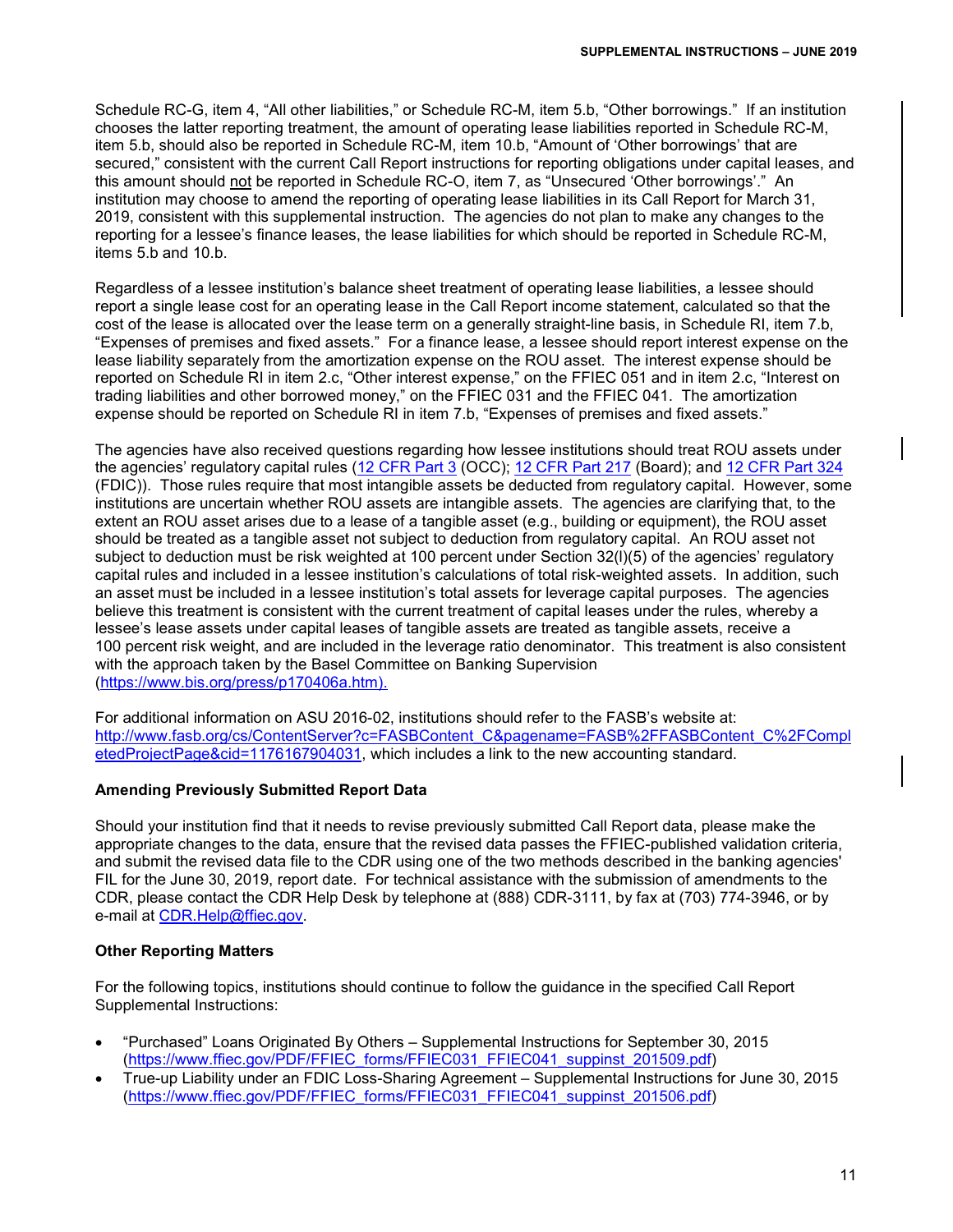- Troubled Debt Restructurings, Current Market Interest Rates, and ASU No. 2011-02 Supplemental Instructions for December 31, 2014
- [\(https://www.ffiec.gov/PDF/FFIEC\\_forms/FFIEC031\\_FFIEC041\\_suppinst\\_201412.pdf\)](https://www.ffiec.gov/PDF/FFIEC_forms/FFIEC031_FFIEC041_suppinst_201412.pdf) • Determining the Fair Value of Derivatives – Supplemental Instructions for June 30, 2014
- [\(https://www.ffiec.gov/PDF/FFIEC\\_forms/FFIEC031\\_FFIEC041\\_suppinst\\_201406.pdf\)](https://www.ffiec.gov/PDF/FFIEC_forms/FFIEC031_FFIEC041_suppinst_201406.pdf) • Indemnification Assets and ASU No. 2012-06 – Supplemental Instructions for June 30, 2014 [\(https://www.ffiec.gov/PDF/FFIEC\\_forms/FFIEC031\\_FFIEC041\\_suppinst\\_201406.pdf\)](https://www.ffiec.gov/PDF/FFIEC_forms/FFIEC031_FFIEC041_suppinst_201406.pdf)
- Other-Than-Temporary Impairment of Debt Securities Supplemental Instructions for June 30, 2014 [\(https://www.ffiec.gov/PDF/FFIEC\\_forms/FFIEC031\\_FFIEC041\\_suppinst\\_201406.pdf\)](https://www.ffiec.gov/PDF/FFIEC_forms/FFIEC031_FFIEC041_suppinst_201406.pdf)
- Small Business Lending Fund Supplemental Instructions for March 31, 2013 [\(https://www.ffiec.gov/PDF/FFIEC\\_forms/FFIEC031\\_FFIEC041\\_suppinst\\_201303.pdf\)](https://www.ffiec.gov/PDF/FFIEC_forms/FFIEC031_FFIEC041_suppinst_201303.pdf)
- Reporting Purchased Subordinated Securities in Schedule RC-S Supplemental Instructions for September 30, 2011 [\(https://www.ffiec.gov/PDF/FFIEC\\_forms/FFIEC031\\_FFIEC041\\_suppinst\\_201109.pdf\)](https://www.ffiec.gov/PDF/FFIEC_forms/FFIEC031_FFIEC041_suppinst_201109.pdf)
- Treasury Department's Capital Purchase Program Supplemental Instructions for September 30, 2011 [\(https://www.ffiec.gov/PDF/FFIEC\\_forms/FFIEC031\\_FFIEC041\\_suppinst\\_201109.pdf\)](https://www.ffiec.gov/PDF/FFIEC_forms/FFIEC031_FFIEC041_suppinst_201109.pdf)
- Deposit insurance assessments Supplemental Instructions for September 30, 2009 [\(https://www.ffiec.gov/PDF/FFIEC\\_forms/FFIEC031\\_041\\_suppinst\\_200909.pdf\)](https://www.ffiec.gov/PDF/FFIEC_forms/FFIEC031_041_suppinst_200909.pdf)
- Accounting for share-based payments under FASB Statement No. 123 (Revised 2004), *Share-Based Payment* – Supplemental Instructions for December 31, 2006 [\(https://www.ffiec.gov/PDF/FFIEC\\_forms/FFIEC031\\_041\\_suppinst\\_200612.pdf\)](https://www.ffiec.gov/PDF/FFIEC_forms/FFIEC031_041_suppinst_200612.pdf)
- Commitments to originate and sell mortgage loans Supplemental Instructions for March 31, 2006 [\(https://www.ffiec.gov/PDF/FFIEC\\_forms/FFIEC031\\_041\\_suppinst\\_200603.pdf\)](https://www.ffiec.gov/PDF/FFIEC_forms/FFIEC031_041_suppinst_200603.pdf) and June 30, 2005 [\(https://www.ffiec.gov/PDF/FFIEC\\_forms/FFIEC031\\_041\\_suppinst\\_200506.pdf\)](https://www.ffiec.gov/PDF/FFIEC_forms/FFIEC031_041_suppinst_200506.pdf)

# **Call Report Software Vendors**

For information on available Call Report preparation software products, institutions should contact:

Axiom Software Laboratories, Inc. 67 Wall Street, 17th Floor New York, New York 10005 Telephone: (212) 248-4188 [http://www.axiomsl.com](http://www.axiomsl.com/)

FIS Compliance Solutions 16855 West Bernardo Drive, Suite 270 San Diego, California 92127 Telephone: (800) 825-3772 [http://www.callreporter.com](http://www.callreporter.com/)

SHAZAM Core Services 6700 Pioneer Parkway Johnston, Iowa 50131 Telephone: (888) 262-3348 [http://www.cardinal400.com](http://www.cardinal400.com/)

DBI Financial Systems, Inc. P.O. Box 14027 Bradenton, Florida 34280 Telephone: (800) 774-3279 [http://www.e-dbi.com](http://www.e-dbi.com/)

FiServ, Inc. 1345 Old Cheney Road Lincoln, Nebraska 68512 Telephone: (402) 423-2682 [http://www.premier.fiserv.com](http://www.premier.fiserv.com/)

Vermeg (formerly Lombard Risk) 205 Lexington Avenue, 14th floor New York, New York 10016 Telephone: (212) 682-4930 [http://www.vermeg.com](http://www.vermeg.com/)

Fed Reporter, Inc. 28118 Agoura Road, Suite 202 Agoura Hills, California 91301 Telephone: (888) 972-3772 [http://www.fedreporter.net](http://www.fedreporter.net/)

KPMG LLP 303 Peachtree Street, Suite 2000 Atlanta, Georgia 30308 Telephone: (404) 221-2355 [https://advisory.kpmg.us/risk](https://advisory.kpmg.us/risk-consulting/frm/capital-management.html)[consulting/frm/capital](https://advisory.kpmg.us/risk-consulting/frm/capital-management.html)[management.html](https://advisory.kpmg.us/risk-consulting/frm/capital-management.html)

Wolters Kluwer Financial Services 130 Turner Street, Building 3, 4th Floor Waltham, Massachusetts 02453 Telephone (800) 261-3111 [http://www.wolterskluwer.com](http://www.wolterskluwer.com/)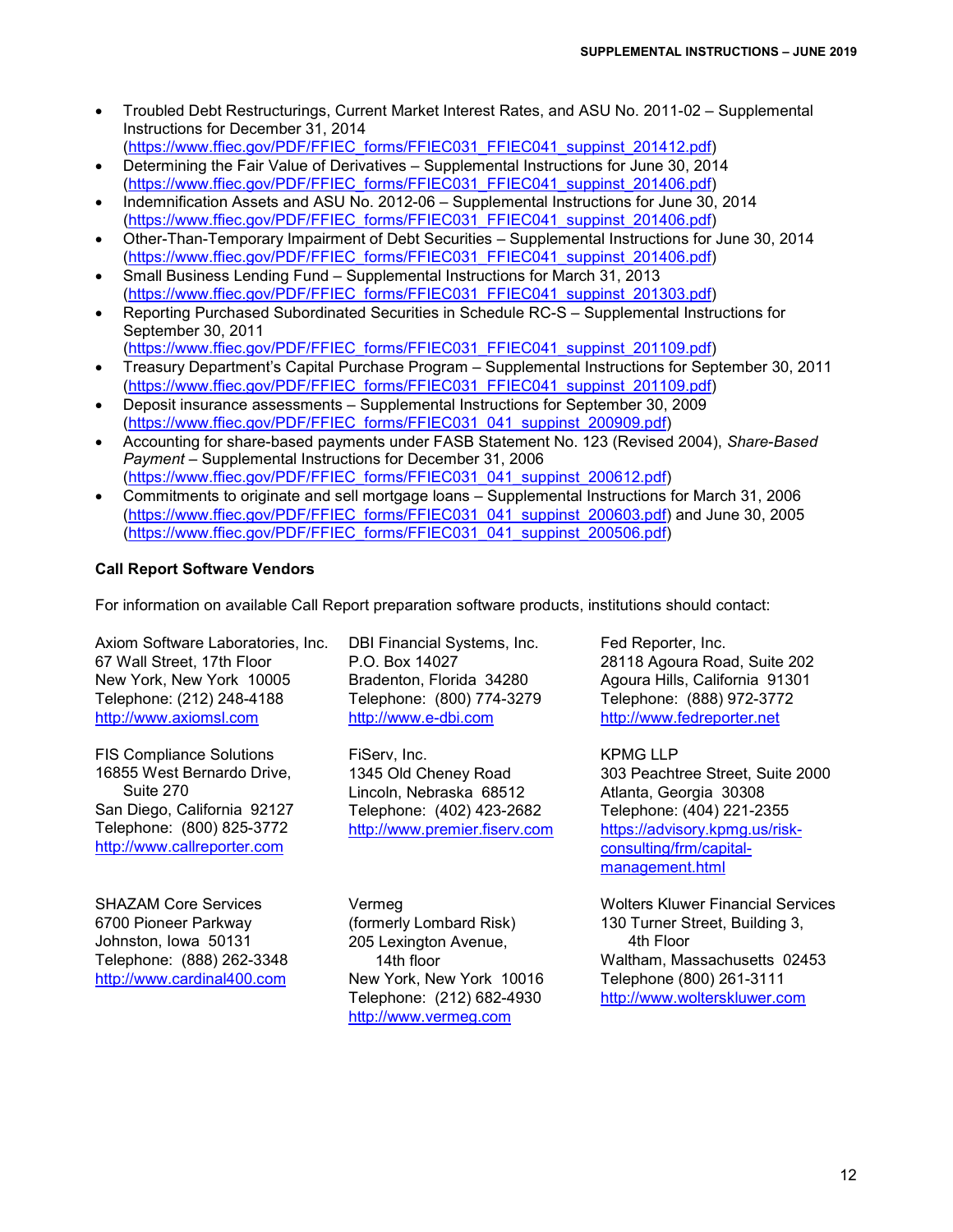#### **APPENDIX**

Section 214 of EGRRCPA, which includes the definition of "HVCRE ADC Loan," is as follows:

#### **SEC. 214. PROMOTING CONSTRUCTION AND DEVELOPMENT ON MAIN STREET.**

The Federal Deposit Insurance Act (12 U.S.C. 1811 et seq.) is amended by adding at the end the following new section:

''SEC. 51. CAPITAL REQUIREMENTS FOR CERTAIN ACQUISITION, DEVELOPMENT, OR CONSTRUCTION LOANS.

''(a) IN GENERAL.—The appropriate Federal banking agencies may only require a depository institution to assign a heightened risk weight to a high volatility commercial real estate (HVCRE) exposure (as such term is defined under section 324.2 of title 12, Code of Federal Regulations, as of October 11, 2017, or if a successor regulation is in effect as of the date of the enactment of this section, such term or any successor term contained in such successor regulation) under any risk-based capital requirement if such exposure is an HVCRE ADC loan.

''(b) HVCRE ADC LOAN DEFINED.—For purposes of this section and with respect to a depository institution, the term 'HVCRE ADC loan'—

''(1) means a credit facility secured by land or improved real property that, prior to being reclassified by the depository institution as a non-HVCRE ADC loan pursuant to subsection (d)—

''(A) primarily finances, has financed, or refinances the acquisition, development, or construction of real property;

''(B) has the purpose of providing financing to acquire, develop, or improve such real property into income-producing real property; and

''(C) is dependent upon future income or sales proceeds from, or refinancing of, such real property for the repayment of such credit facility;

''(2) does not include a credit facility financing—

''(A) the acquisition, development, or construction of properties that are—

''(i) one- to four-family residential properties;

''(ii) real property that would qualify as an investment in community development; or

''(iii) agricultural land;

''(B) the acquisition or refinance of existing income-producing real property secured by a mortgage on such property, if the cash flow being generated by the real property is sufficient to support the debt service and expenses of the real property, in accordance with the institution's applicable loan underwriting criteria for permanent financings;

''(C) improvements to existing income-producing improved real property secured by a mortgage on such property, if the cash flow being generated by the real property is sufficient to support the debt service and expenses of the real property, in accordance with the institution's applicable loan underwriting criteria for permanent financings; or

''(D) commercial real property projects in which—

''(i) the loan-to-value ratio is less than or equal to the applicable maximum supervisory loan-tovalue ratio as determined by the appropriate Federal banking agency;

''(ii) the borrower has contributed capital of at least 15 percent of the real property's appraised, 'as completed' value to the project in the form of—

''(I) cash;

''(II) unencumbered readily marketable assets;

''(III) paid development expenses out-of-pocket; or

''(IV) contributed real property or improvements; and

''(iii) the borrower contributed the minimum amount of capital described under clause (ii) before the depository institution advances funds (other than the advance of a nominal sum made in order to secure the depository institution's lien against the real property) under the credit facility, and such minimum amount of capital contributed by the borrower is contractually required to